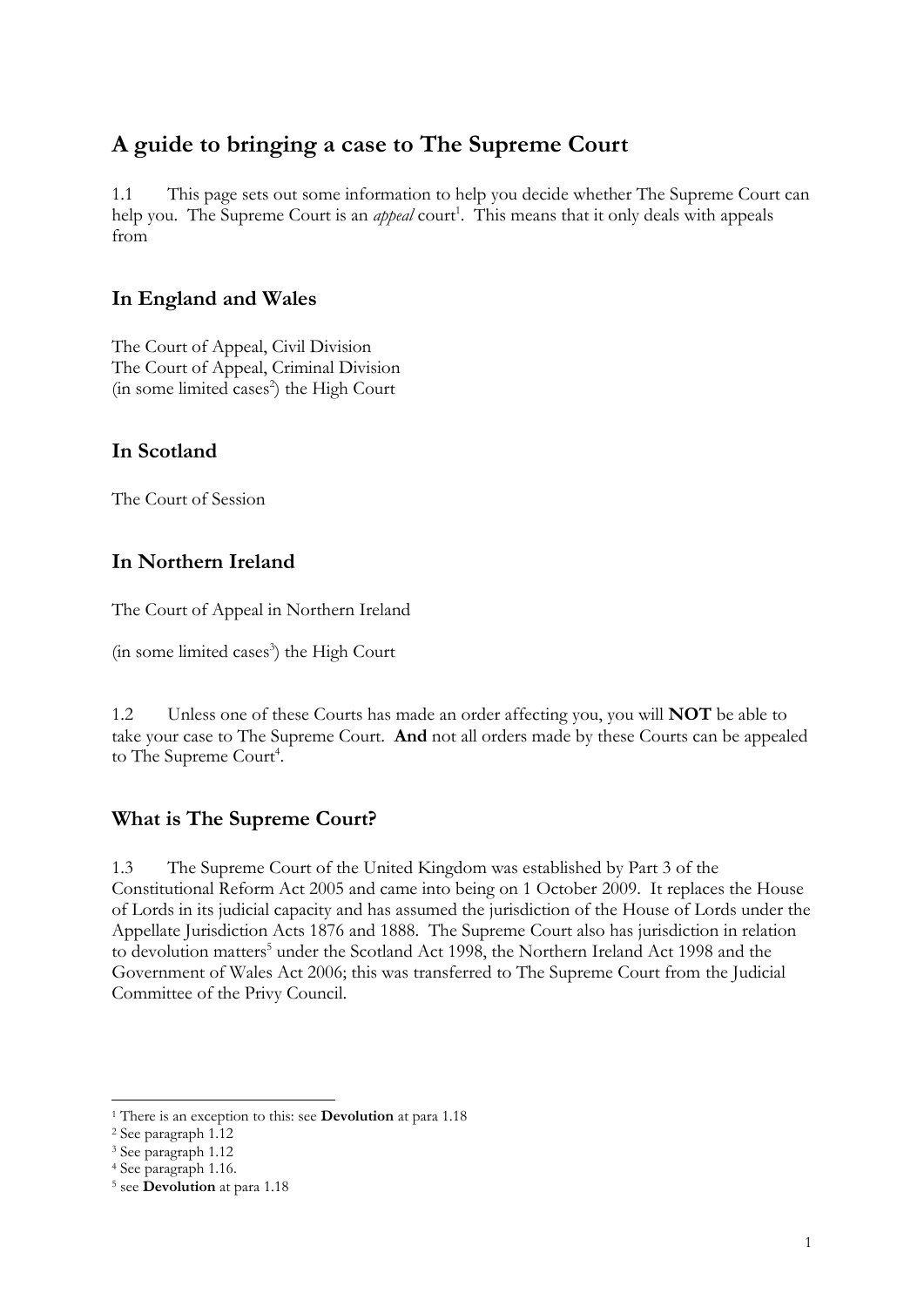# **Do I have a right of appeal?**

1.4 The right of appeal to the Supreme Court is regulated by statute and is subject to several statutory restrictions. The relevant statutes for civil appeals are:

the Administration of Justice (Appeals) Act 1934 the Administration of Justice Act 1960 the Administration of Justice Act 1969 the Judicature (Northern Ireland) Act 1978 the Court of Session Act 1988 the Access to Justice Act 1999.

The Human Rights Act 1998 applies to The Supreme Court in its judicial capacity. But that Act does not confer any **general** right of appeal to The Supreme Court, or any right of appeal over and above any right of appeal which was provided for in Acts passed before the coming into force of the Human Rights Act 1998.

#### **Appeals from the Court of Appeal in England & Wales and the Court of Appeal in Northern Ireland**

1.5 An appeal to The Supreme Court from any order or judgment of the Court of Appeal in England and Wales or in Northern Ireland may only be brought with the permission of the Court of Appeal or of The Supreme Court.

1.6 An application for permission to appeal must be made first to the Court of Appeal. If that Court refuses permission, an application may be made to The Supreme Court. An application is made by filing an application for permission to appeal.

## **Appeals from the Court of Session in Scotland**

1.7 An appeal lies to the Court from any order or judgment of a court in Scotland if an appeal lay from that court to the House of Lords at or immediately before 1 October 2009.

1.8 Formerly permission to appeal was not required from an interlocutor of the Inner House of the Court of Session on the whole merits of the cause. The appeal was to be filed within 42 days of the date of the interlocutor appealed from; and the notice of appeal had to be signed by two Scottish counsel who had to certify that the appeal was reasonable.

1.9<sup>6</sup> Where judgment is pronounced after 22 September 2015 on a decision of the Inner House of the Court of Session which is

- (a) a decision constituting final judgment in any proceedings,
- (b) a decision in an exchequer cause,
- (c) a decision, on an application under section 29 of the Court of Session Act 1988, to grant or refuse a new trial in any proceedings,
- (d) any other decision in any proceedings if—
	- (i) there is a difference of opinion among the judges making the decision, or

<sup>6</sup> September 2015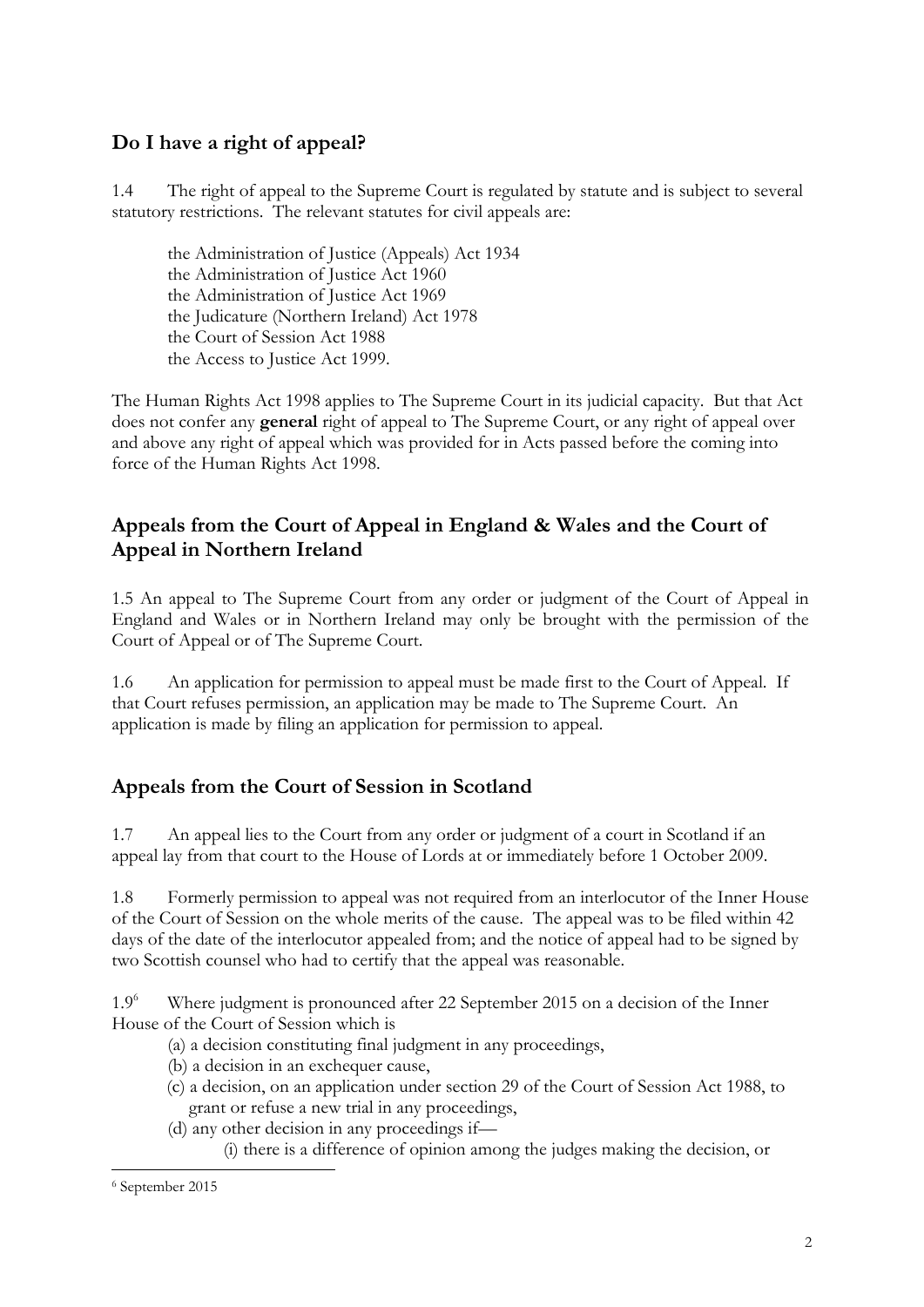(ii) the decision is one sustaining a preliminary defence and dismissing the proceedings.

an appeal may be made to the Supreme Court

- (a) with the permission of the Inner House, or
- (b) if the Inner House has refused permission, with the permission of the Supreme Court.
- "final judgment", in relation to any proceedings, means a decision which, by itself or taken along with prior decisions in the proceedings, disposes of the subject matter of the proceedings on its merits, even though judgment may not have been pronounced on every question raised or expenses found due may not have been modified, taxed or decerned for,
- "preliminary defence", in relation to any proceedings, means a defence that does not relate to the merits of the proceedings.

In the case of any other decision of the Inner House, an appeal may be made to the Supreme Court only with the permission of the Inner House.

No appeal may be taken to the Supreme Court against any decision of a Lord Ordinary.

An application to the Inner House for permission to take an appeal must be made—

(a) within the period of 28 days beginning with the date of the decision against which the appeal is to be taken, or

(b) within such longer period as the Inner House considers equitable having regard to all the circumstances.

An application to the Supreme Court for permission to appeal must be made—

- (a) within the period of 28 days beginning with the date on which the Inner House refuses permission for the appeal, or
- (b) within such longer period as the Supreme Court considers equitable having regard to all the circumstances.

The Inner House or the Supreme Court may grant permission for an appeal only if the Inner House or, as the case may be, the Supreme Court considers that the appeal raises an arguable point of law of general public importance which ought to be considered by the Supreme Court at that time.

1.10 Permission to appeal is required for an appeal to The Supreme Court against any interlocutory judgment of the Court of Session that does not fall within para. 1.9, and only the Inner House of the Court of Session may grant permission to appeal. A refusal by the Court of Session to grant permission to appeal is final and no appeal may then be made to The Supreme Court.

1.11 Permission to appeal from the Court of Session is also required for an appeal to The Supreme Court under the provisions of certain Acts of Parliament, and permission may be granted by the Court of Session or, if refused by the Court of Session, by The Supreme Court. When permission to appeal is granted it is not necessary for two Scottish counsel to certify that the appeal is reasonable.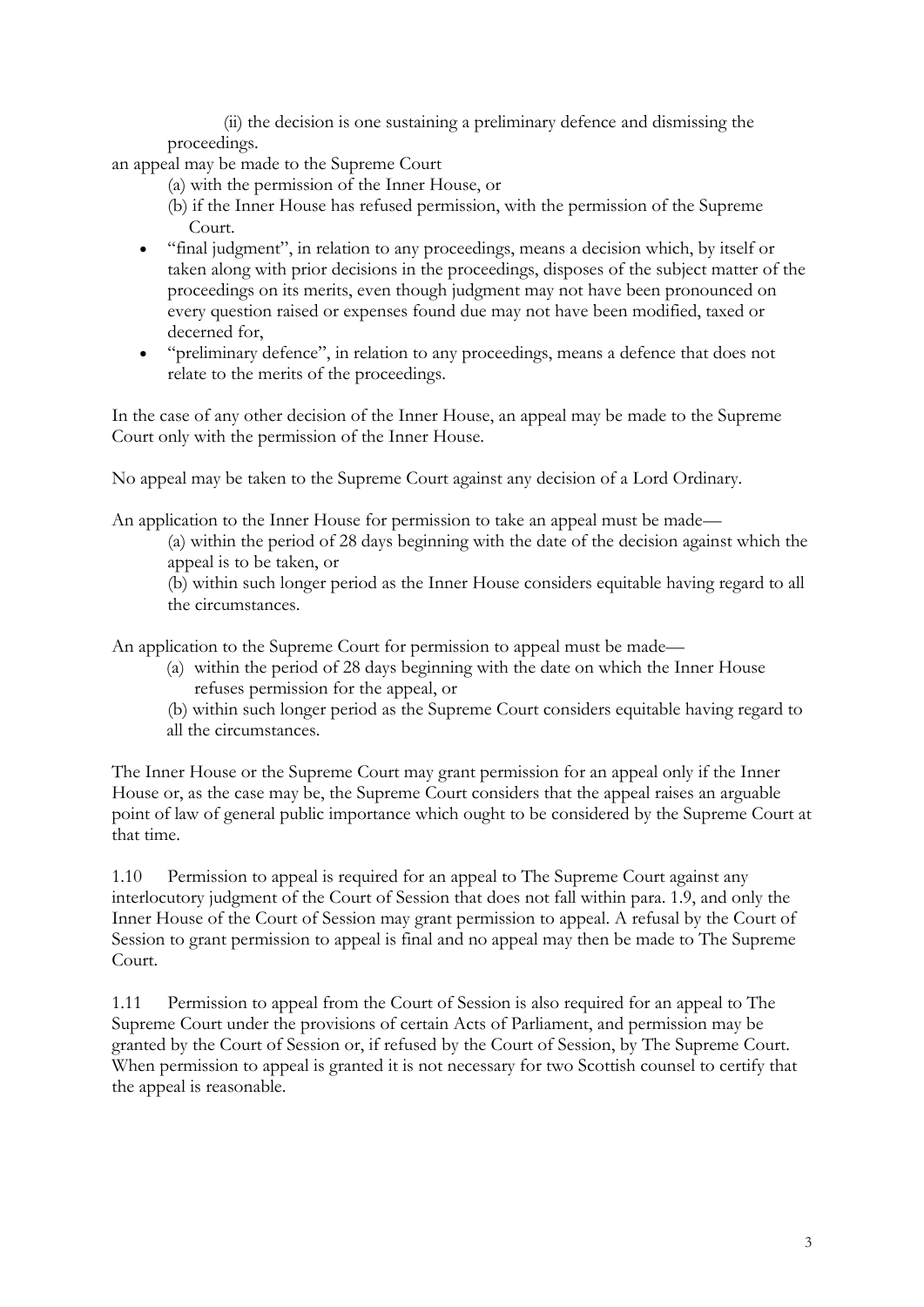# **Appeals from Tribunals and from<sup>7</sup> the High Court in England & Wales and the High Court in Northern Ireland: leapfrog appeals**

1.12 In certain cases, and subject to certain conditions, an appeal lies direct to The Supreme Court from the High Court or a Divisional Court in England and Wales or from the High Court in Northern Ireland under sections 12 to 16 of the Administration of Justice Act 1969. Similar provision is made for appeals from decision of certain tribunals.<sup>8</sup> These appeals are normally called **leapfrog appeals.**

1.12.1 A certificate must be first obtained and then the permission of The Supreme Court must be applied for and given before the appeal may proceed.

1.12.2 <sup>9</sup> An application for a certificate may be made by any of the parties and the application should be made immediately after the judge gives judgment in the proceedings or, if no such application is made, within 14 days from the date on which judgment was given.

1.12.3 A certificate will be granted only if the relevant statutory conditions are fulfilled<sup>10</sup>.

1.12.4 The relevant conditions are set out in section 12(3) and (3A) of the Administration of Justice Act 1969, section 14A (4) and (5) of the Tribunals, Courts and Enforcement Act 2007, section 37A(4) and (5) of the Employment Tribunals Act 1996 and section 7B(4) and (5) of the Special Immigration Commission Act 1997.

1.12.5 No appeal lies against the grant or refusal of a certificate, but if a certificate is refused the applicant may appeal the decision in the normal way, once the time for applying for a certificate has expired.

## **Judicial review: civil matters**

1.13 An application for permission to appeal for judicial review is made to the Administrative Court (which is part of the Queen's Bench Division of the High Court). If the judge in the Administrative Court refuses the application without a hearing, an application can be made for his decision to be reconsidered at a hearing. Where permission to apply for judicial review has been refused by the Administrative Court after consideration on paper and after reconsideration at an oral hearing, the applicant may apply to appeal against refusal of permission. An application must be filed in the Court of Appeal within 7 days. For an appeal to be successful, the applicant needs to be granted both i) permission to appeal against the Administrative Court's determination; **and** ii) permission to apply for judicial review.

-

<sup>7</sup> September 2015

<sup>8</sup> September 2015

 $9\overline{1.12.2} - 1.12.5$  September 2015

<sup>10</sup> Section 12 – 16 of the Administration of Justice Act 1969 (as amended by the Criminal Justice and Courts Act 2015) provide circumstances in which decisions of the High Court or the Division Court may be "leapfrogged" to the Supreme Court. Sections 14A – 14C of the Tribunals Act 1996 (inserted by the Criminal Justice and Courts Act 2015) provide circumstances in which decisions of certain tribunals which have High Court equivalent jurisdiction may be "leapfrogged" to the Supreme Court and sections 7B – 7D of the Special Immigration Appeals Commission Act 1997 (inserted by the Criminal Justice and Courts Act 2015) provide circumstances in which SIAC decisions may be "leapfrogged" to the Supreme Court.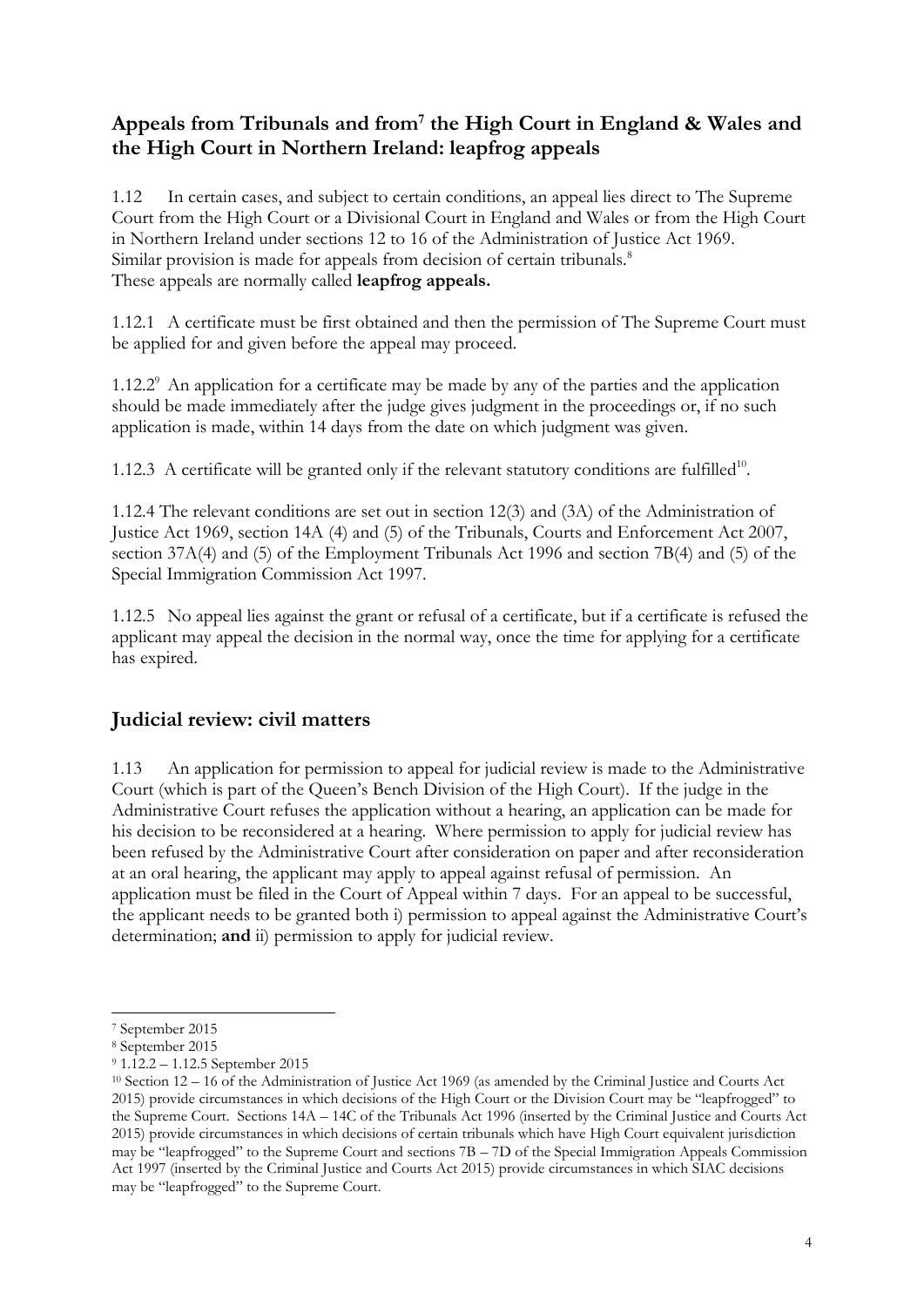1.14 If the Court of Appeal refuses to grant permission to appeal against the decision of the Administrative Court to refuse permission to apply for judicial review, there is no further right of appeal to The Supreme Court. The Supreme Court has no jurisdiction to issue such an appeal. But if the Court of Appeal (a) grants permission to appeal against the Administrative Court's refusal of permission to apply for judicial review, but then (b) itself refuses permission to apply for judicial review, The Supreme Court does have jurisdiction.

#### **Civil contempt of court cases**

1.15 In cases involving civil contempt of court, an appeal may be brought under section 13 of the Administration of Justice Act 1960. Permission to appeal is required and an application for permission must first be made to the court which heard the original case. If that application is refused, an application for permission may then be made to The Supreme Court. Where the decision of the court below is a decision on appeal under the same section of the same Act, permission to appeal to The Supreme Court is only granted if the court below certifies that a point of law of general public importance is involved in that decision and if it appears to that court or to The Supreme Court that the point is one that ought to be considered by The Supreme Court. Where the court below refuses to grant the certificate required, an application for permission may not then be made to The Supreme Court.

## **What are restrictions on a right of appeal**

1.16 Permission to appeal to The Supreme Court is subject to a number of statutory restrictions.

• The most important general restriction on rights of appeal is section 54(4) of the Access to Justice Act 1999. This provision means that The Supreme Court may NOT entertain any appeal against an order of the Court of Appeal refusing permission to bring an appeal to the Court of Appeal from a lower court. In other words, where the Court of Appeal refuses to give permission for a party to appeal to the Court of Appeal, then that decision cannot be challenged in The Supreme Court.

1.16.1 Other restrictions relate to

- applications brought by a person in respect of whom the High Court has made an order under section 42 of The Supreme Court Act 1981 (restriction of Vexatious legal proceedings);
- applications brought from a decision of the Court of Appeal on an appeal from a county court in probate proceedings;
- applications brought from a decision of the Court of Appeal on an appeal from a decision of the High Court on a question of law under Part III of the Representation of the People Act 1983 (legal proceedings);
- applications for permission to appeal against the refusal of the Court of Appeal under CPR 52.17 (the '*Taylor v Lawrence*' jurisdiction) to reopen an appeal or application for permission to appeal.

1.16.2 Where one of these restrictions applies, the Registrar will inform the applicant in writing that The Supreme Court has no jurisdiction. The European Court of Human Rights accepts this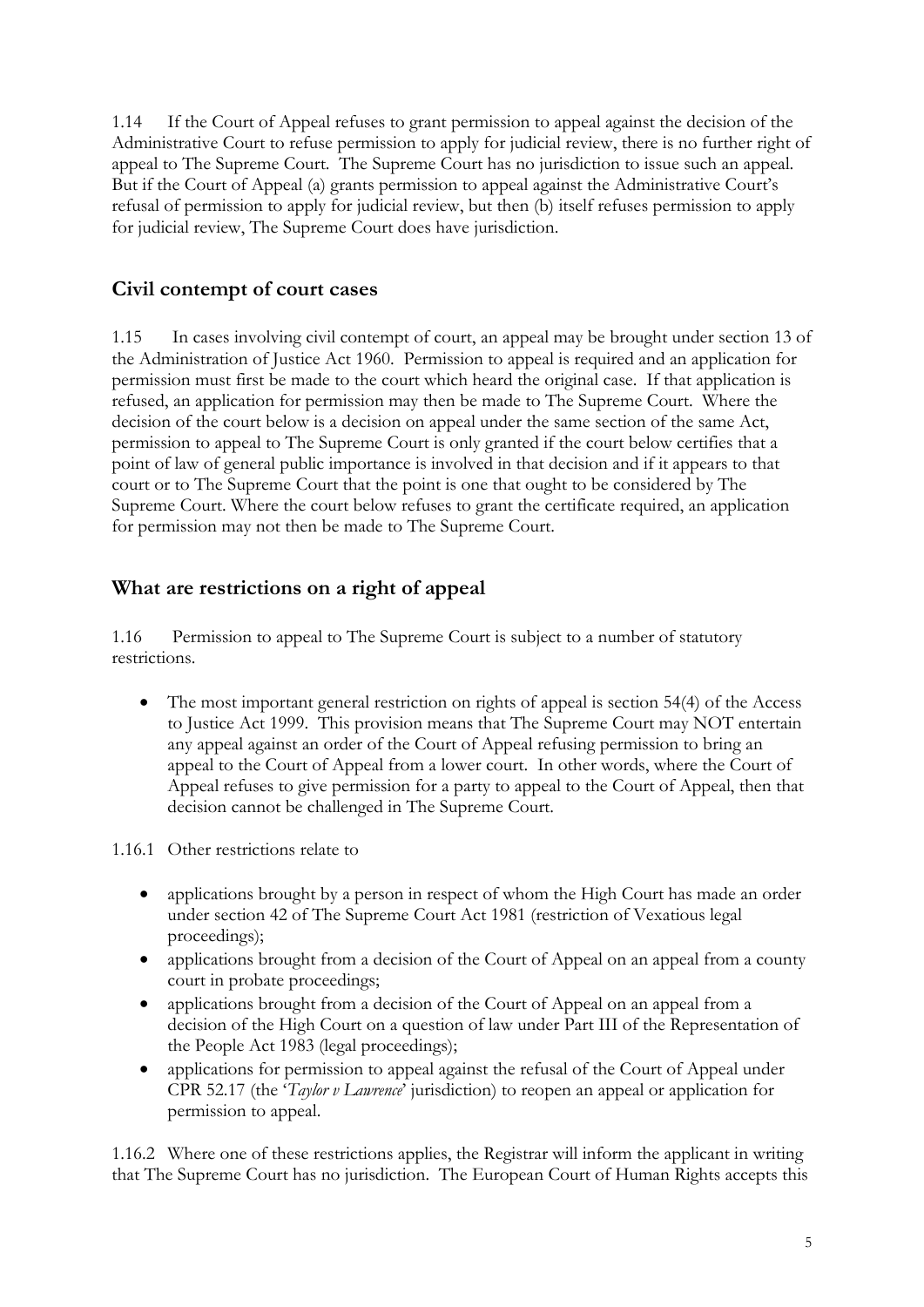letter as setting out the jurisdiction of The Supreme Court in the litigation, for the purpose of determining whether the applicant has satisfied the requirement, laid down by Article 35 of the European Convention on Human Rights, that all domestic remedies must be exhausted before an appeal can be made to the Strasbourg Court.

# **Criminal Appeals**

1.17 Appeals to The Supreme Court in criminal proceedings in England and Wales or Northern Ireland are subject to special restrictions limiting such appeals to exceptional cases of general public importance. There is no appeal in criminal proceedings from the High Court of Justiciary or any other court in Scotland, but issues relating to criminal proceedings in Scotland may come before The Supreme Court as devolution issues under the Scotland Act 1998. See paragraph 1.18.

# **England and Wales (except Courts-martial)**

1.17.1 Appeals to The Supreme Court in criminal proceedings in England and Wales are regulated by sections 33 and 34 of the Criminal Appeal Act 1968 and sections 1 and 2 of the Administration of Justice Act 1960. All such appeals may be made at the instance of the accused or the prosecutor. Section 13 of the Administration of Justice Act 1960 extends the scope of section 1 and 2, with some qualifications, to appeals relating to contempt of court (civil or criminal). Sections 26 to 38 of the Criminal Appeals Act 1968 contain ancillary provisions about bail, detention and attendance at appeal hearings.

1.17.2 Any appeal under these provisions requires permission of the court below or The Supreme Court, which may be granted (except for a first appeal in a contempt of court matter) only if (i) the court below certifies that a point of general public importance is involved and (ii) it appears to the court below or to The Supreme Court that the point is one which ought to be considered by The Supreme Court.

1.17.3 Section 36 of the Criminal Justice Act 1972 permits the Court of Appeal to refer a point of law to The Supreme Court where (after acquittal) the Attorney-General has referred the point of law to the Court of Appeal.

#### **Northern Ireland**

1.17.4 Similar provisions apply to appeals in criminal proceedings in Northern Ireland: see sections 31 and 32 of the Criminal Appeal (Northern Ireland Act 1980 and section 41 of and schedule 1 of the Judicature (Northern Ireland) Act 1978.

#### **Courts-Martial**

1.17.5 Similar provisions apply to appeals from the Court Martial Appeal Court: see sections 39 and 40 of the Courts-Martial (Appeals) Act 1968.